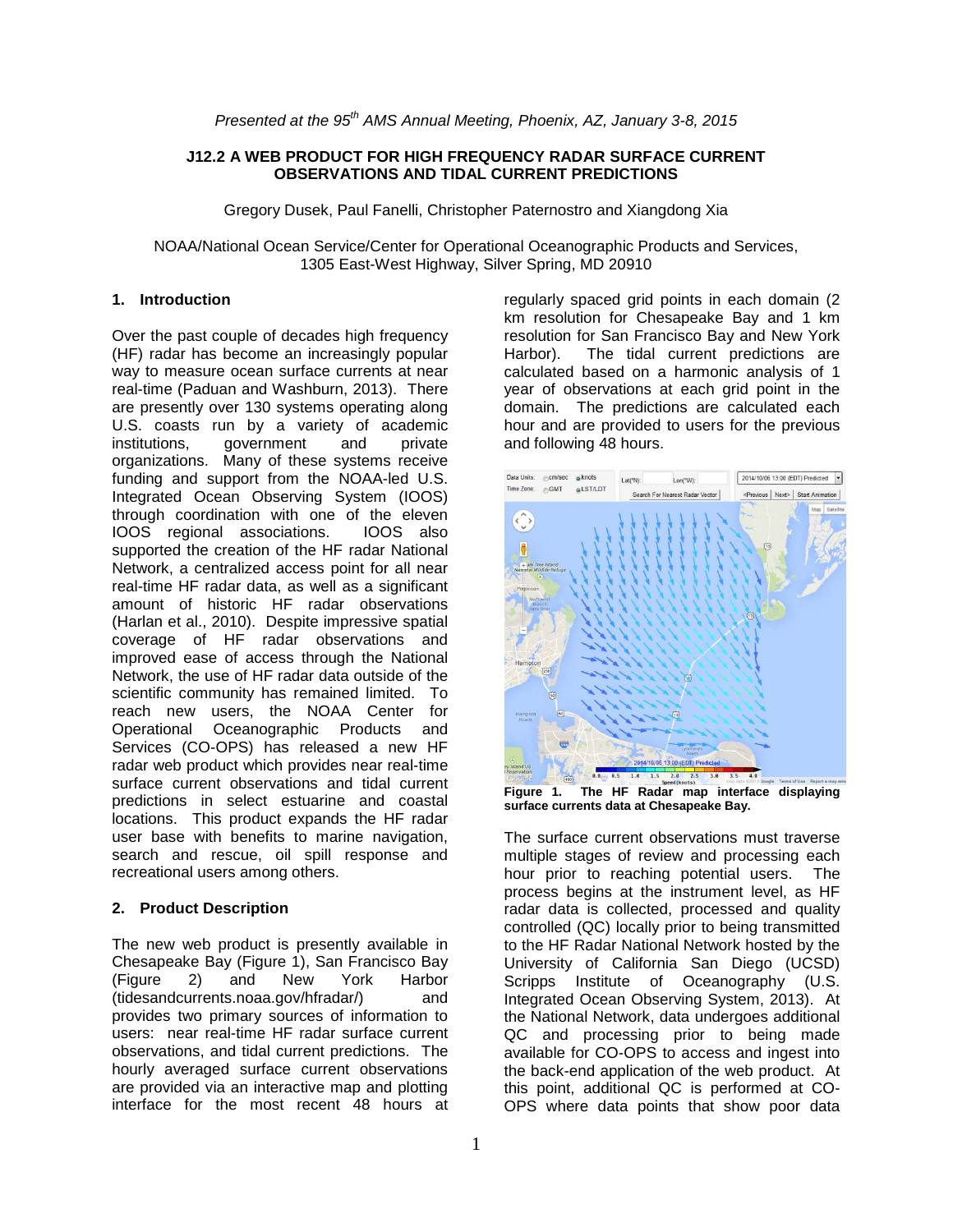return values (data points with less than 40% data return over the past year) are removed. The surface current speed and direction for the most recent 48 hours is then presented via the web map interface.



**Figure 2. The HF Radar map interface displaying surface currents data at San Francisco Bay.** 

#### **3. Harmonic Analysis of HF Radar Observations**

The current predictions shown at each grid point represent the speed and direction of the tidal component of the surface current at that location. These predictions are generated from 37 harmonic constituents derived from a least squares harmonic analysis of 1 year of HF radar surface current data as detailed in Parker (2007). CO-OPS has been performing harmonic analyses on current data for decades, and publishes the nation's current predictions annually in the NOAA Tidal Current Tables and through a new online interface called NOAA Current Predictions. However, HF radar data presented a number of potential issues that required investigation to ensure confidence in the tidal current predictions.

### 3.1 The influence of missing data

The current measurements collected by CO-OPS from self-contained Acoustic Doppler Current Profilers (ADCPs) typically have a high degree of accuracy with very little bad or missing data (< 10% data loss). HF Radar data can have much greater amounts of data missing or removed, especially at points near the perimeter

of the grid where 80% or more of data can be missing over the course of 1 year. Although the least squares harmonic analysis method can handle data gaps, studies were conducted to determine what percentage of data is needed to provide a reliable harmonic analysis result.

Utilizing 1 year of HF Radar data from Chesapeake Bay (at a grid point with only ~5% data missing) an algorithm was developed to randomly remove data points – iteratively from 5% to 99% of the data removed – and then rerun the harmonic analysis to determine the error introduced in the results. It was surprising to find that the mean error in the predicted current speed only exceeded 5 cm/s (deemed an acceptable level of error) when 87% of the data was randomly removed from the time series (Figure 3). Since missing or removed HF radar data can occur continuously for extended periods of time (days to weeks), additional testing was performed by randomly removing "chunks" of data of various lengths (ranging from 1 week to months) in addition to random points. This analysis indicated that depending on the size and number of missing "chunks", size and number of missing acceptable harmonic analysis results could usually be achieved after removing 60-70% of the data. Thus, it was decided that a minimum threshold of at least 40% data return must be achieved over 1 year for the tidal current predictions to be included in the web product for a given grid point.



**Figure 3. Plot showing the predicted current speed mean error for each simulation when a percent of random data points were removed. The red line indicates the 5 cm/s threshold deemed the maximum acceptable error.**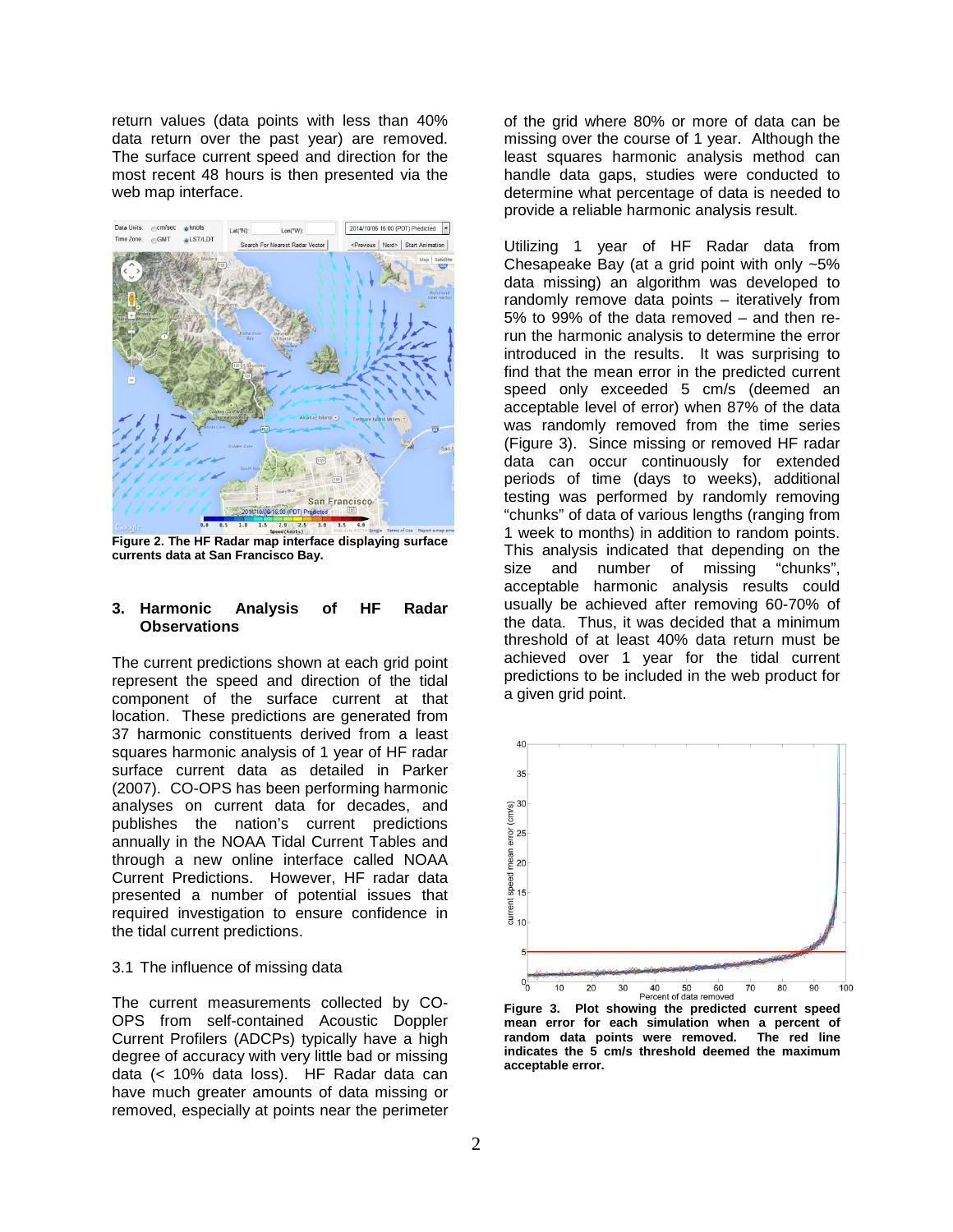### 3.2 Assessing harmonic analysis quality

Another challenge with HF radar current observations is verifying the overall performance of the harmonic analysis and the resultant tidal current predictions. How can we ensure the tidal current predictions are reasonable? Although many of the same methods for verifying an analysis from ADCP data can be used, difficulties with HF radar data lie in the large number of time series to analyze (e.g., over 240 for the lower Chesapeake Bay) and the added complexity of spatial variability in the current field. A modified set of spatial and statistical diagnostics were implemented to more easily assess performance over the large number of spatially varying current observations.



**Figure 4. The M2 tidal ellipses resulting from the harmonic analysis at San Francisco Bay. Similar plots are made for the S2, N2, K1 and O1 constituents.**



 $50.0$  $625$ **Figure 5. The percent variance of the non-tidal residual along the major axis for each grid point in San Francisco Bay resulting from the 1-year harmonic analysis.**

Some examples of these new diagnostics used to quality control the results include ellipse plots of the five major tidal current harmonic constituents (Figure 4), and the fraction of the total current variance not accounted for by the tidal current predictions (Figure 5). For instance,

grid points with significantly different constituent properties than their neighboring points were more closely analyzed and potentially removed. Additionally, grid points where the tidal current predictions did not account for at least 50% of the total current variance were in most cases removed since these predictions would not provide a very reliable estimate of the total currents. These and other diagnostics were utilized to identify grid points with poor harmonic analysis results, which are then excluded from the final web product.

#### **4. Non-tidal predictions**

A limitation of relying on tidal harmonics as a predictor for the current is that non-tidal influences are not included. Variability in winds, freshwater discharge, stratification or other factors can lead to significant deviation from the underlying tidal currents and thus limit the accuracy of predictions. One method to improve the accuracy of current predictions is through a statistical model that utilizes previous residual current (i.e. non-tidal current) to predict shortterm residual current variability. Analyzing the residual current for six months at a grid point from Chesapeake Bay shows that residual current has some predictive skill looking forward at least 4 hours (Figure 6). This can be further quantified by an autocorrelation at this same location, which also suggests a significant correlation out to at least 4 hours lag (Figure 7).

To begin to explore what amount of improvement in the current predictions one could expect by including a statistical model of the residual current, we utilized a simple statistical approach. We calculated the total predicted current at time *t* as

$$
u_{pred_t} = u_{h_t} + f_t u_{res_t},
$$

where *ures* is the residual current and *f* is a linear taper such that

$$
u_{res_t} = u_{obs_0} - u_{h_0}
$$
 and  
 $f_t = 1 - 0.25(t - 1)$ .

The variable *uh* is the harmonic tidal current prediction,  $u_{obs}$  is the observed current at time 0 and time *t* is a lead of 1 to 4 hours. Effectively this model is taking the residual current at the present time and adding it to future tidal current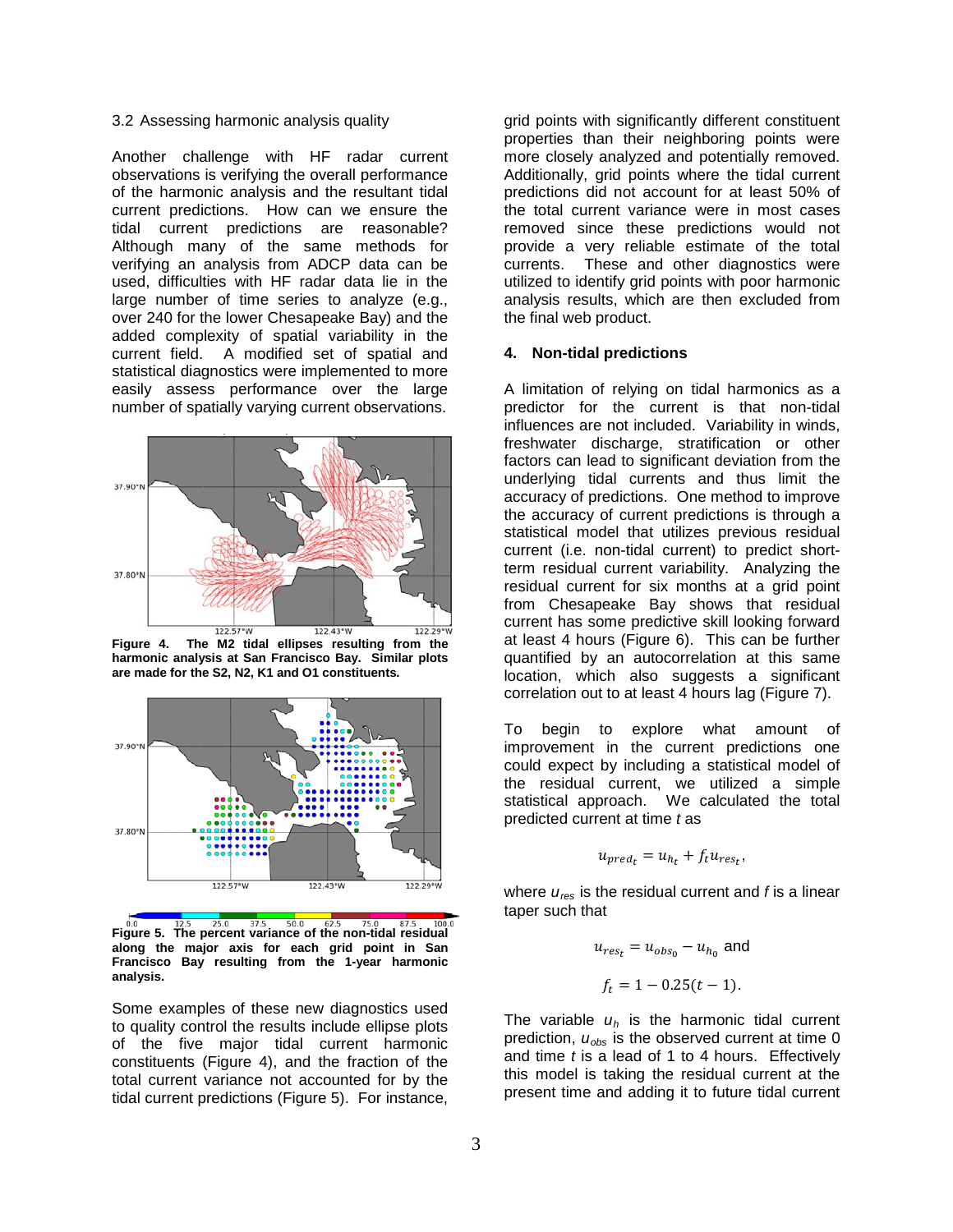

**Figure 6. Example from one grid location at Chesapeake Bay of the previous residual current as a predictor of future residual current for up to 6 hours lag. Each plot shows the** *u* **component of the residual velocity on the x-axis with some lag and the present hour** *u* **component of the residual on the y-axis. The black line indicates the one-to-one line.**

predictions with a linear taper down to 0 at *t*  = 5 hours. Testing this approach on 3 months of independent data (i.e. outside of the initial 1-year harmonic analysis period) at a point in Chesapeake Bay shows promising results (Table 1). The 1-hour combined prediction (statistical + tide) improves dramatically over the tidal prediction alone. The residual energy is reduced by over 17% and the RMS error in the current speed is nearly cut in half. The improvement decreases slightly out to 4 hours, however this suggests that even a simple statistical prediction model can improve results significantly. Further analysis is needed before any statistical approach can be considered for the operational product and this simplified approach will first need to be assessed over all three of our web product locations before greater model complexity is investigated. However, it is expected that a more complex statistical model can likely further increase accuracy and possibly enable the model to be applied beyond 4 hours into the future.



**Figure 7. The normalized autocorrelation of the u component of the residual current over six months at the same grid point in Chesapeake Bay as Figure 6.**

#### **5. Future work**

By leveraging our tidal current and harmonic analysis expertise, as well as the HF radar data centralization and standardization provided by IOOS, the new surface current web product described here is now available on the CO-OPS web site. However, the